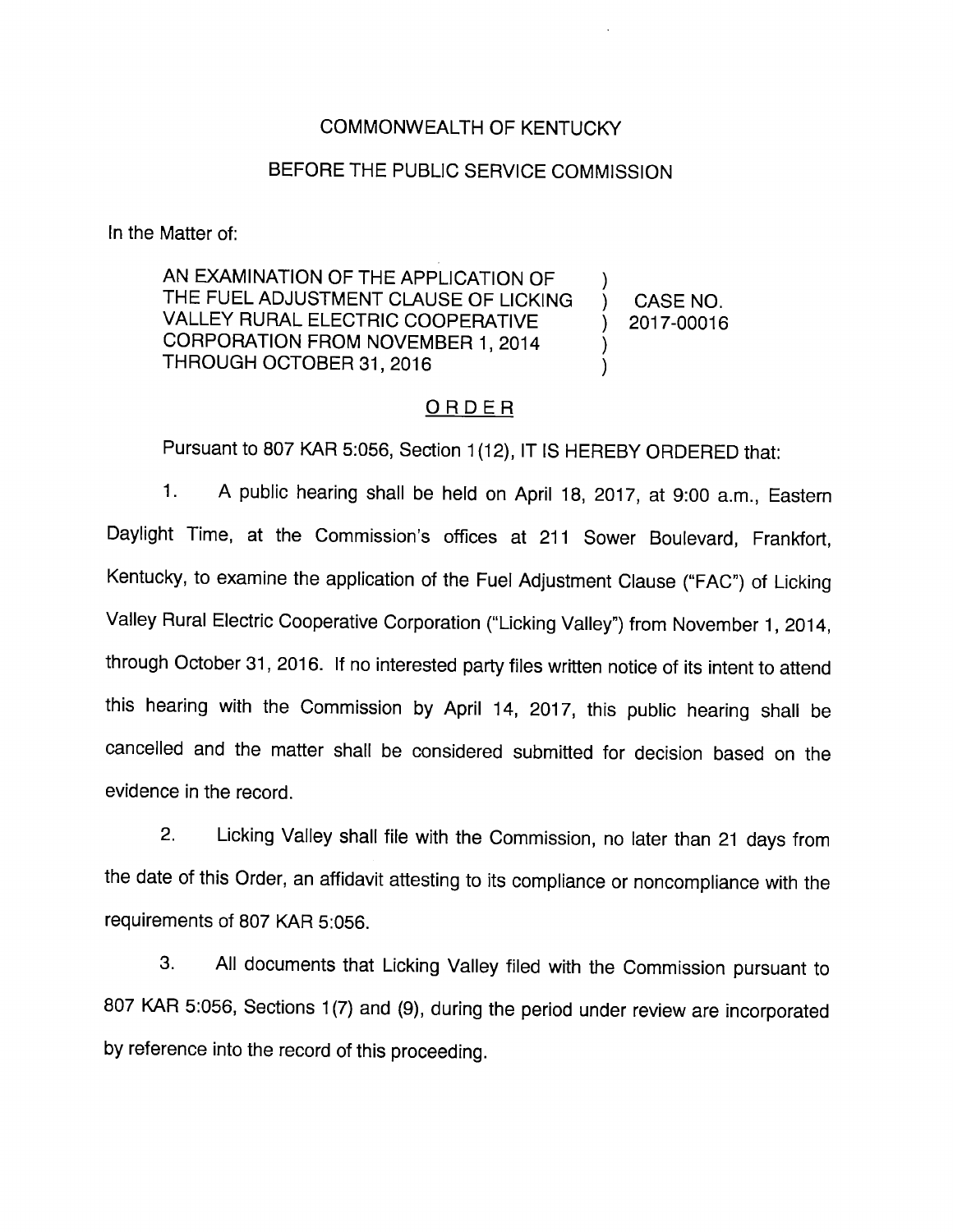4. Licking Valley shall publish the following notice no lessthan seven days or more than 21 days prior to the public hearing in a newspaper of general circulation in its service areas or in a trade publication or newsletter going to all customers. Licking Valley shall also file an Affidavit of Publication of Hearing Notice with the Commission no later than April 17, 2017.

> A public hearing will be held on April 18, 2017, at 9:00 a.m.. Eastern Daylight Time, at the offices of the Kentucky Public Service Commission, 211 Sower Boulevard, Frankfort, Kentucky, to examine the application of the Fuel Adjustment Clause of Licking Valley Rural Electric Cooperative Corporation for the period November 1, 2014, through October 31, 2016. Individuals interested in attending this hearing shall notify the Public Service Commission in writing of their intent to attend no later than April 14, 2017. If no notices of intent to attend are received by that date, this hearing will be cancelled and the matter shall be considered submitted for decision based on the evidence in the record. Written notice of intent to attend this hearing should be sent to: Executive Director, Kentucky Public Service Commission, P.O. Box 615, Frankfort, Kentucky 40602.

5. The official record of the proceeding shall be by video only.

6. Any request for intervention must be filed by February 27, 2017.

7. Any motion to intervene filed after February 27, 2017, shall show a basis

for intervention and good cause for being untimely. If the untimely motion is granted,

the movant shall accept and abide by the existing procedural schedule.

8. a. Licking Valley shall file with the Commission, no later than 30 days from the date of this Order, its responses to all information requested in the Appendix to this Order. Responses to requests for information shall be appropriately bound, tabbed and indexed and shall include the name of the witness responsible for responding to the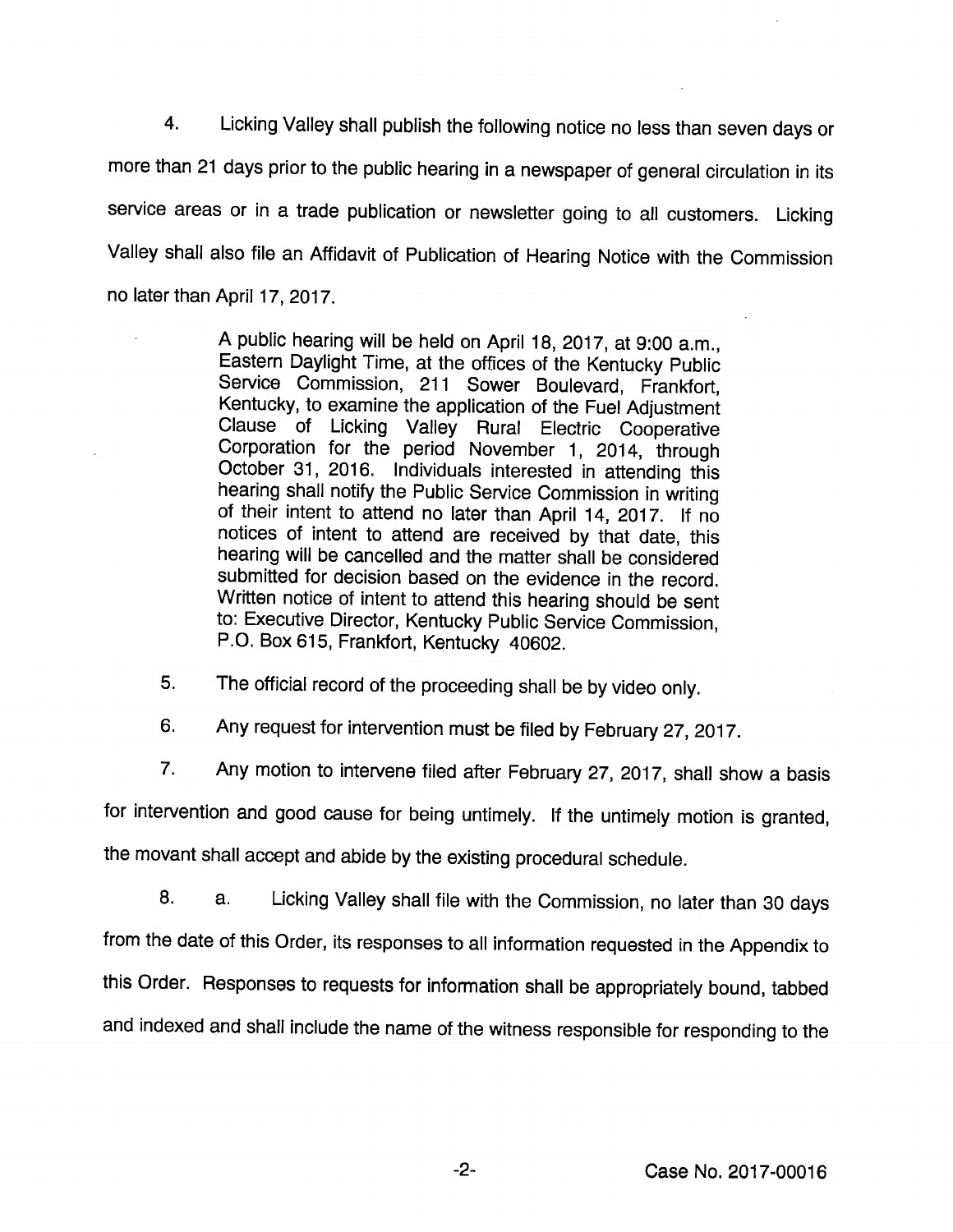questions related to the information provided, with copies to all parties of record and the original and six copies to the Commission.

 $\lambda$ 

b. Each response shall be answered under oath or, for representatives of a public or private corporation or a partnership or association or a governmental agency, be accompanied by a signed certification of the preparer or person supervising the preparation of the response on behalf of the entity that the response is true and accurate to the best of that person's knowledge, information, and belief formed after a reasonable inquiry.

c. A party shall make timely amendment to any prior response if it obtains information which indicates that the response was incorrect when made or, though correct when made, is now incorrect in any material respect.

d. For any request to which a party falls or refuses to furnish all or part of the requested information, that party shall provide a written explanation of the specific grounds for its failure to completely and precisely respond.

e. A party filing a paper containing personal information shall, in accordance with 807 KAR 5:001, Section 4(10), encrypt or redact the paper so that personal information cannot be read.

f. Careful attention should be given to copied material to ensure that it is legible.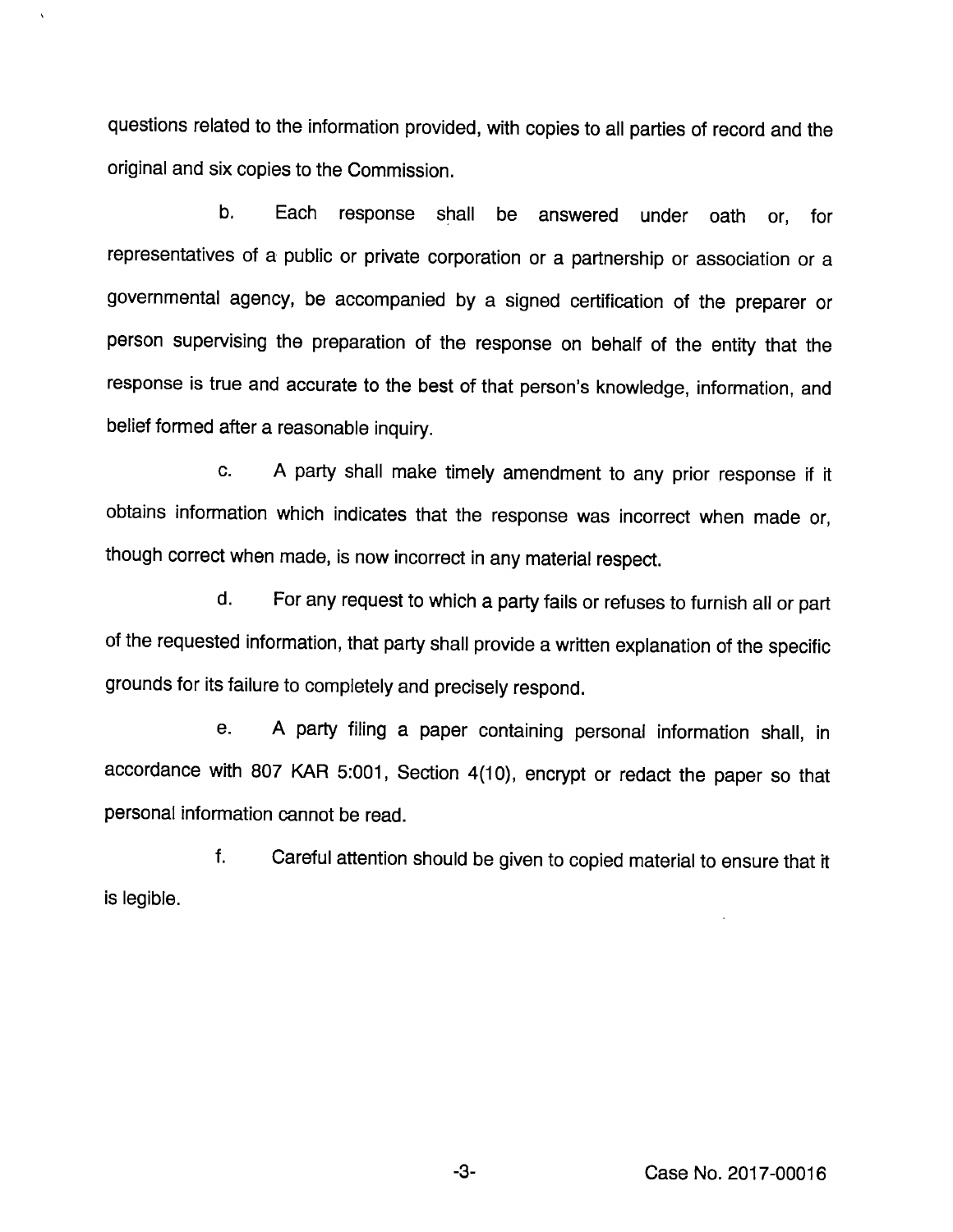By the Commission



ATTEST:

Jalina K. Matheus Q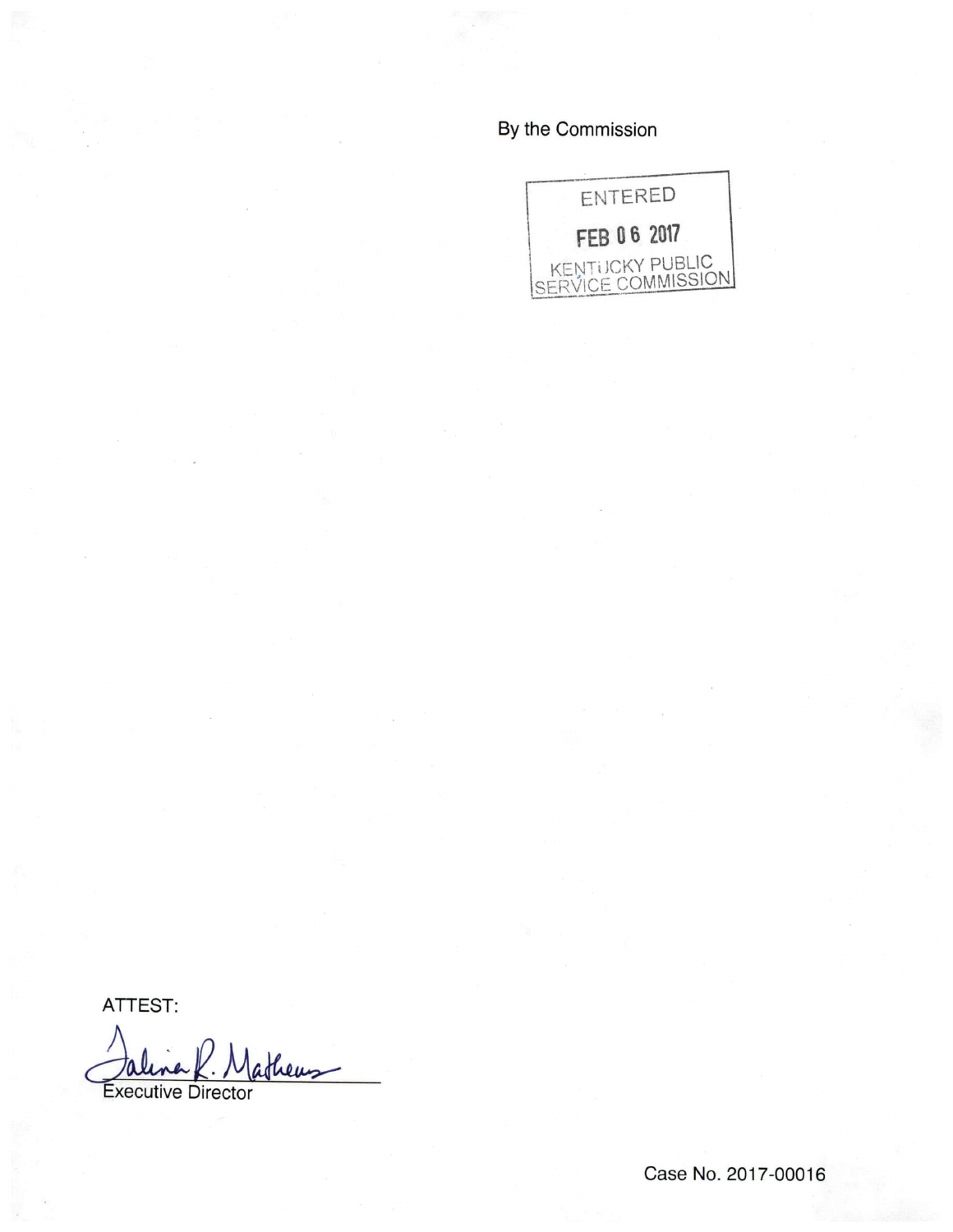#### APPENDIX

# APPENDIX TO AN ORDER OF THE KENTUCKY PUBLIC SERVICE COMMISSION IN CASE NO. 2017-00016 DATED FEB 0 6 2017

1. a. Provide a schedule of the calculation of the 12-month average line loss, by month, for November 1, 2014, through October 31, 2016.

b. Describe the measures that Licking Valley has taken to reduce line loss during this period.

2. Provide Licking Valley's monthly revenue reports and monthly billing summaries which show the total FAC billings and FAC revenue collected as reported in Licking Vailey's monthly filings required by the Commission for the review period November 1, 2014, through October 31, 2016.

3. Provide a schedule showing the calculation of the increase or decrease in Licking Valley's base fuel costs per kilowatt hour as proposed by its wholesale electric supplier adjusted for Licking Valley's 12-month average line loss for November 1, 2014, through October 31, 2016.

4. Provide a schedule of the present and proposed rates that Licking Valley seeks to change, pursuant to 807 KAR 5:056, as calculated in Item 3 above, shown in comparative form.

5. Provide a copy of the current tariff showing, by cross-outs and inserts, all proposed changes in rates.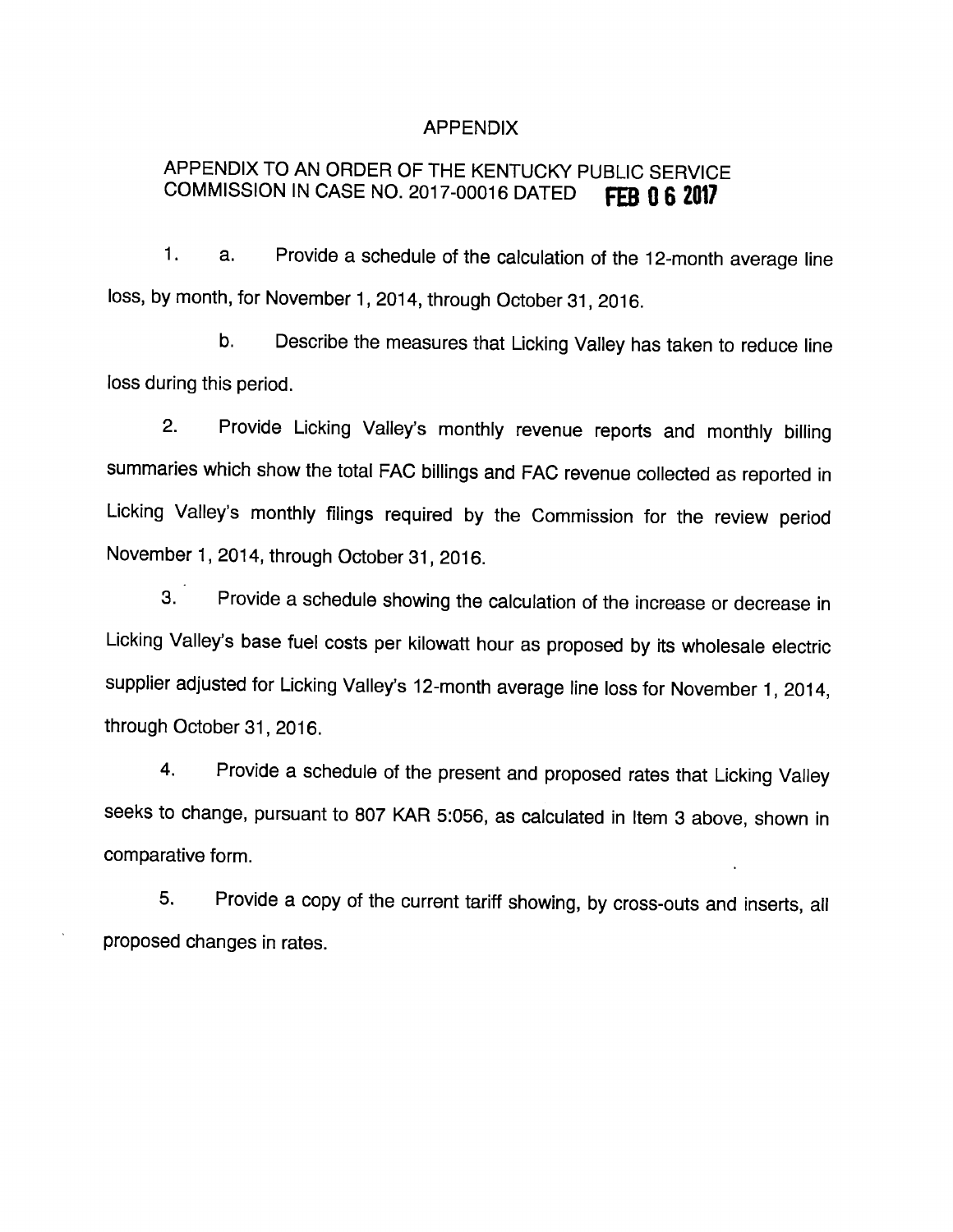6. Provide and explain the internal procedures in place to ensure the timely filing of:

a. FAC filings made pursuant to 807 KAR 5:056, Sections 1(7) and (9);

b. The affidavit certifying compliance or noncompliance with 807 KAR 5:056 as required byCommission Order in initiating FAC reviews; and,

c. The affidavit of publication of hearing notice as required by Commission Order in initiating FAC reviews.